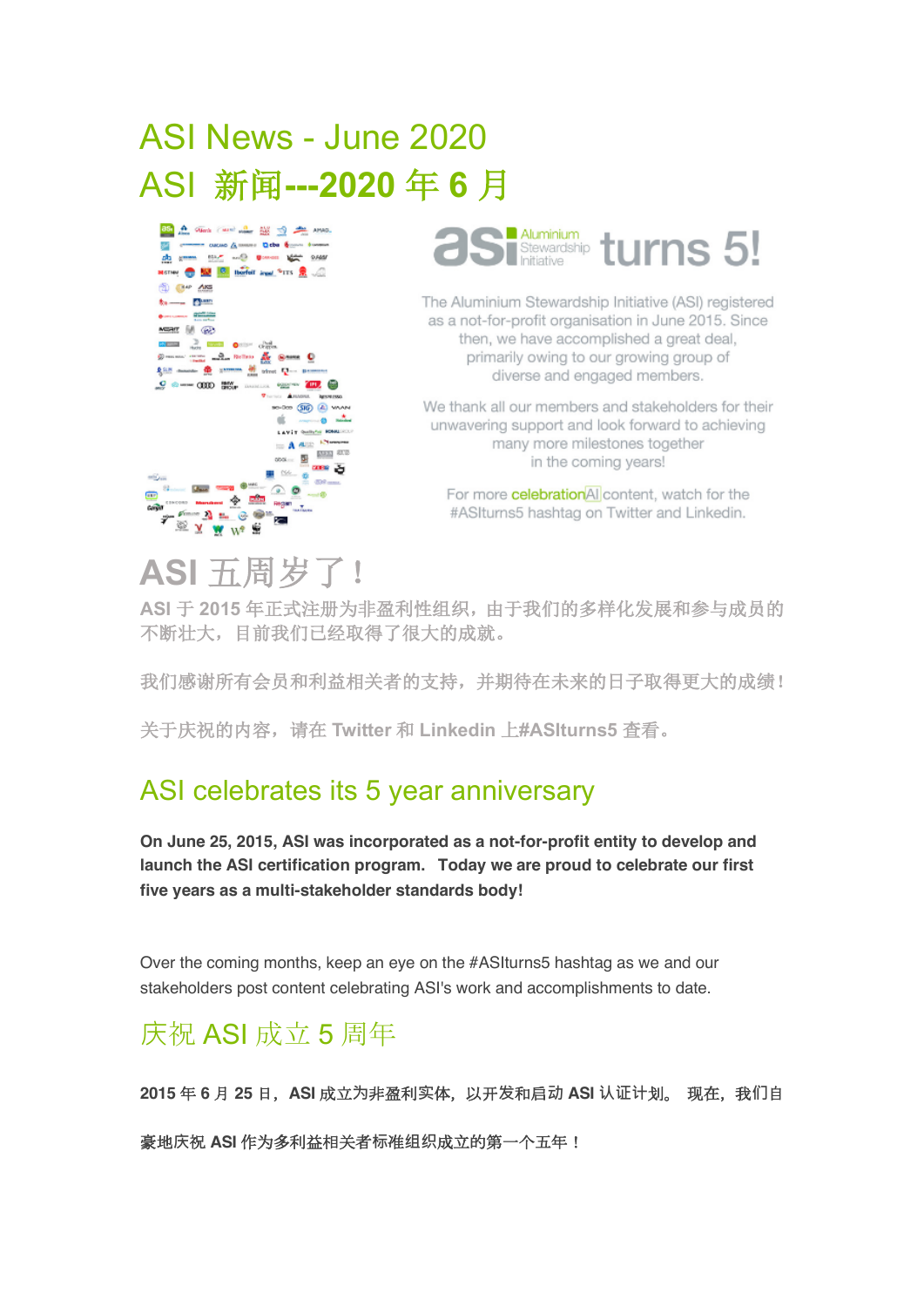在接下来的几个月中,请关注 ASI 网站上#ASI turns 5 专栏,我们和利益相关者将共同分 享 ASI 迄今为止所做的工作和取得的成就。

# Spotlight on elementAl: Tracking ASI non-conformances and the Public Dashboard project

**ASI publishes a summary of audit findings for all ASI Certifications. In 2020, we have been working on creating a Public Dashboard in elementAl, to enable simpler access to and exportability of published and aggregated data on ASI Certifications.** 聚焦 elementAl 保证平台: 跟踪 ASI 不符合项以及开 发公共信息版块

**ASI 发**布所有认**证**审核**结**果的摘要。 **2020** 年,我**们**一直努力在 **elementAl** 保证平台中**创**

建一个公共信息版块,以**简**化**对 ASI 认证**中已**发**布和**汇总**数据的**访问**和输出。

In the first stage of the project, we created a testing environment in elementAl to ensure the new Dashboard's data security and integrity. Our next step was to develop a framework for aggregating the frequency of non-conformances across Principle and Criteria areas in the ASI Performance Standard. For example, the relative frequency of non-conformances by Principle can be seen in the chart below, in order from highest to lowest, for 58 current Performance Standard Certifications through to 23 June 2020.

This information is useful for:

在此计划的第一阶段,我们在 elementAl 保证平台中创建了一个测试环境,以确保新版块数 据的安全性和完整性。 我们打算下一步建立一个框架, 以汇总 ASI 绩效标准中"原则"和 "准则"的不合格性频率。 例如,下表列出了截止 2020 年 6 月 23 日在已完成的认证中对 应 58 个绩效标准准则,不符合项出现的相对频率(从最高到最低)。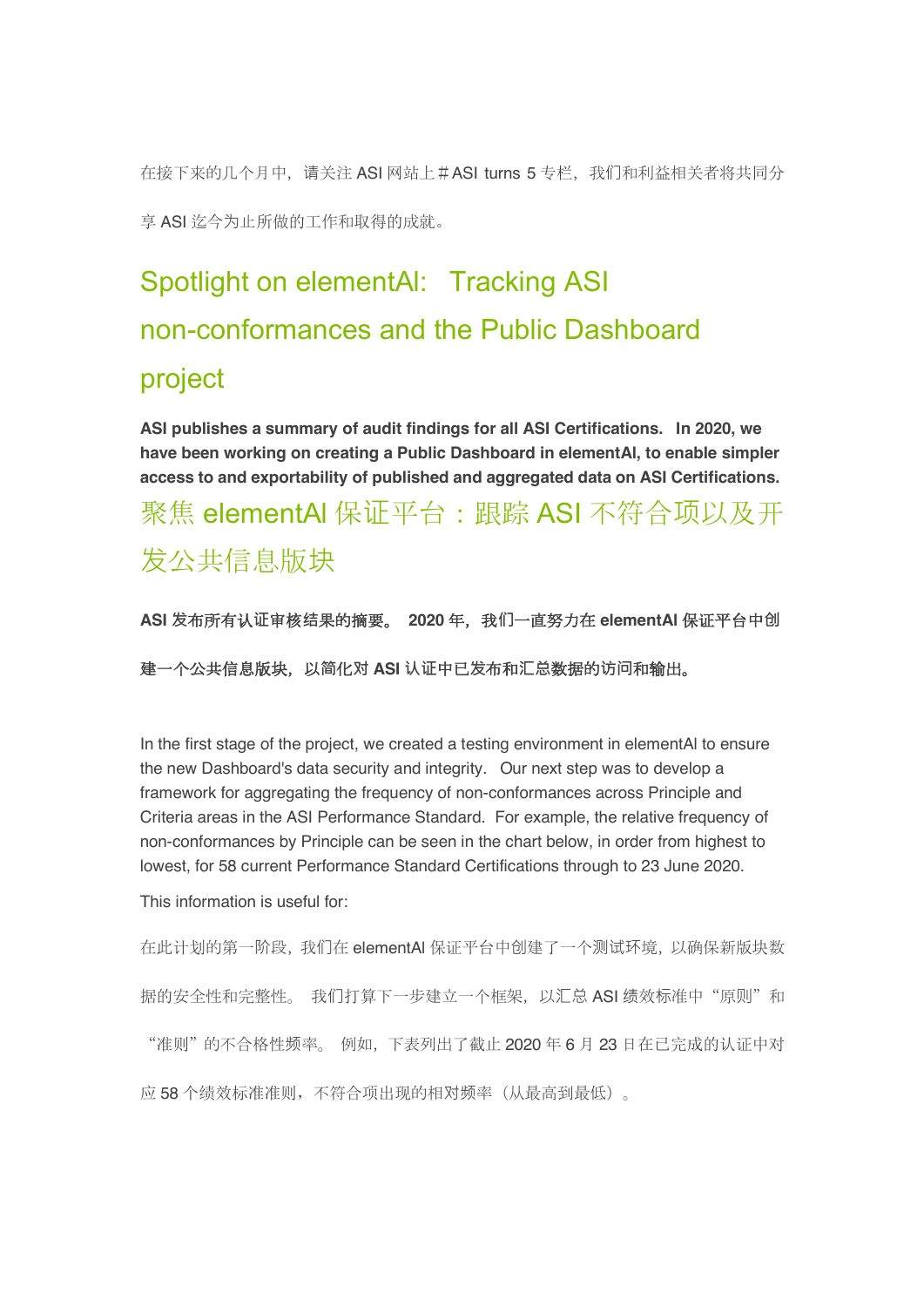### 近期 **ASI** 绩效标准不符合性原则的频率

(**2020** 年 **6** 月 **23** 日)



ASI 准则--绩效标准

此数据可用于:

- **•** Providing an aggregate overview of ASI Certifications for monitoring and evaluation purposes
- l Identifying focus areas for the ASI Standards Revision, particularly where clarity of expectation and/or implementation guidance could be improved
- Targeting areas for further training development needs for ASI Members and Auditors.
- 提供 ASI 认证的总体信息以进行监控和评估
- 明确 ASI 标准修订的重点领域,尤其是可以提高期望和/或实施指南可改进的领域
- 针对 ASI 成员和审核员进一步加强培训的目标领域。

In the chart above, Principle 5 on Greenhouse Gas Emissions can be seen to have the highest relative frequency of non-conformances, which were all minor. A review of the reasons for these, which were tabled with the ASI GHG Working Group earlier this month, found that these included absence of some data types required to be disclosed, incorrect calculations or methodologies, and lack of published targets or plans implemented to reach them. Under the ASI Certification program, non-conformances are required to be addressed, and through the ASI assurance process, we expect to see corrective action and improvement over time.

### **Through the Public Dashboard project, our goal is to build new functionalities in elementAl so that we and our stakeholders have simpler access to up-to-date**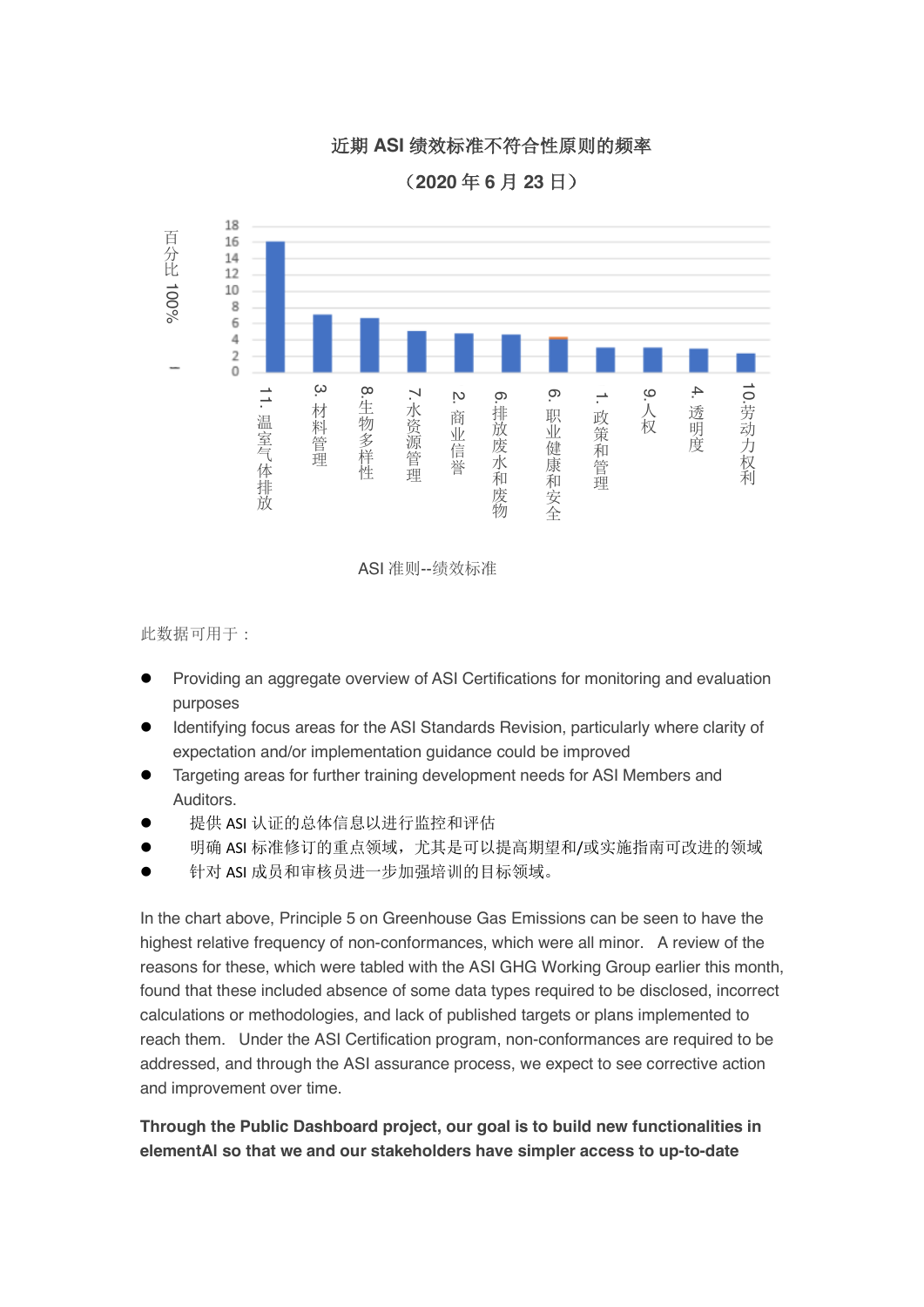**data.** We aim to share further progress on this important project next month and are looking forward to enabling stakeholder access to our Public Dashboard soon.

在上表中,可以看到关于温室气体排放的准则 5 具有相对最高的相不符合频率,但这些都 是轻微的不符合项。 在本月初与 ASI 温室气体工作组一起对这些原因的审查中发现, 问题 包括缺少某些需要披露的数据类型、不正确的计算或方法,以及缺乏为实现既定目标而实施 的计划。根据 ASI 认证计划,不符合项必须要得到解决。同时通过 ASI 保证流程, 我们希 望随着时间的推移能看到纠正措施和改进措施。

通**过**公共信息版块,我**们**的目**标**是在 **elementAl** 保证平台中建立新功能,以便我**们**和利益 相关方可以更**轻**松地**访问**最新数据。 我们打算在下个月分享这个重要项目的进一步进展, 并期待利益相关者能够尽快访问我们的公共信息版块。

## ASI Standards Revision: input from Terms of Reference consultation period

**During 2020-2021, ASI is conducting a Standards Revision to review all of the 6 ASI Documents – Performance Standard and Guidance, Chain of Custody Standard and Guidance, Assurance Manual and Claims Guide.**

## ASI 标准修订:从职责范围咨询期开始

#### 在 **2020-2021** 年期**间**,**ASI** 正在**进**行**标**准修**订**,以**审查**所有 **6** 份 **ASI** 文件**-绩**效**标**准和指南、

#### **监**管**链标**准和指南、保**证**手册和声明指南。

The Terms of Reference (ToR) document that underpins and guides the revision process was open for consultation from 9 April to 9 June, during that period we received six submissions from six organisations including totalling 22 points of feedback that were reviewed and responded to and/or logged for further discussion. We sincerely thank those who took the time to consider the revision plan and share their thoughts. The next steps are to discuss with the Standards Committee then the Secretariat will finalise and publish the ToR.

You can keep up to date via a dedicated page on the ASI website regarding the current stage of the revision, the schedule, relevant news, and more.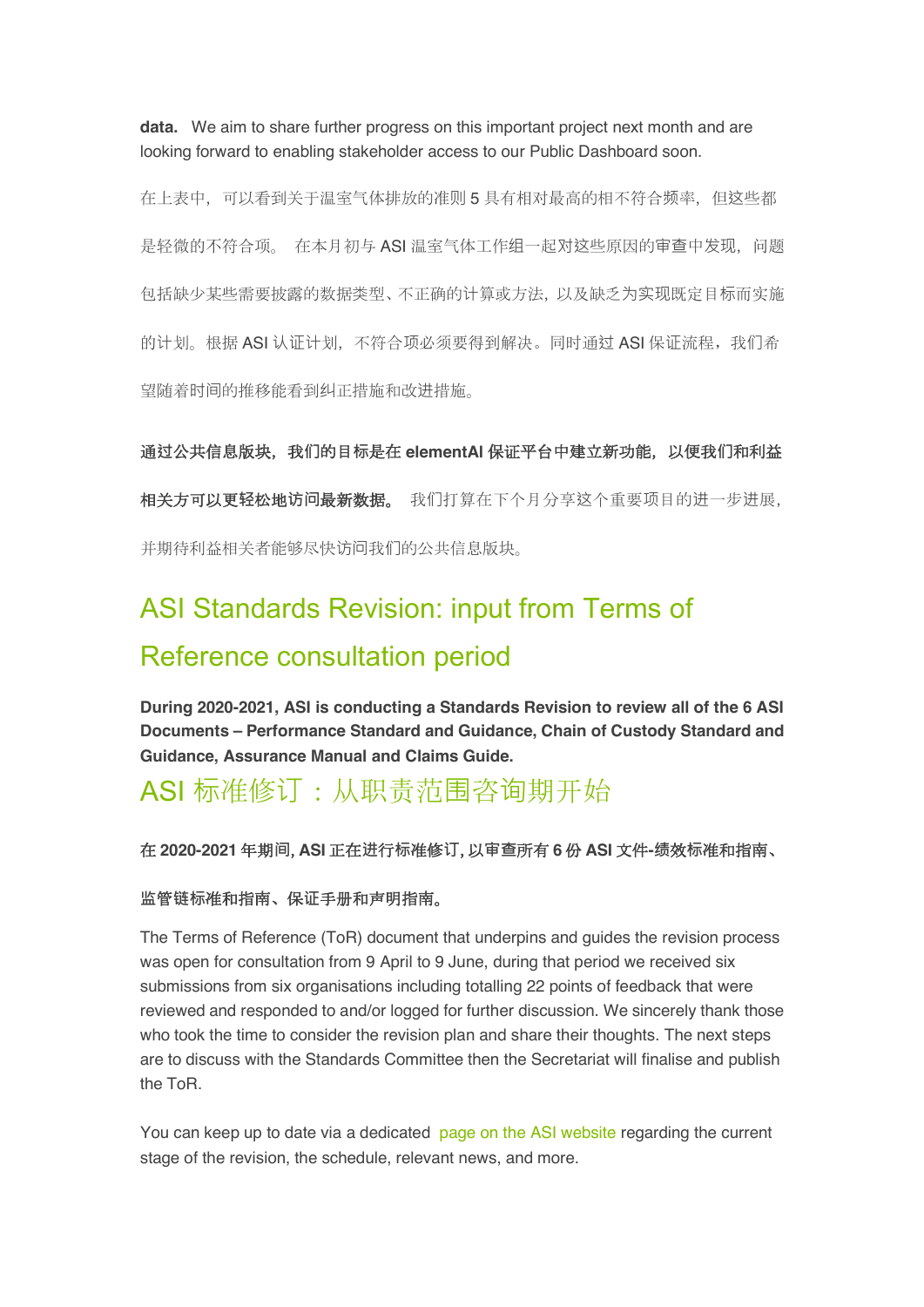在 4 月 9 日至 6 月 9 日期间, 指导修订过程的职责范围 (ToR) 文件进行了公开征询。在 此期间,我们收到了六个组织的六份意见书,其中包括 22 条反馈意见,这些意见已经过审 核和回复,并且/ 或登录以进行进一步讨论。 我们衷心感谢那些花时间考虑修订计划并分 享想法的人。下一步是与标准委员会讨论,然后秘书处将最终确定并发布 ToR。

您可以通过 ASI 网站上的专用页面来了解最新信息, 有关标准修订的当前阶段、时间表、 相关新闻等。

# Further update to ASI interim policy for audits during the COVID-19 pandemic

**ASI's Interim Policy for the COVID-19 pandemic, first issued in March, has had several updates to its implementation guidance. The latest version (Version 4) was published on June 1 with a new Annex on Assessing conformance against the ASI Performance Standard using remote methods – considerations for auditors.**

### 在 COVID-19 疫情期间进一步更新 ASI 临时审核政策

**ASI 针对 COVID-19** 疫情的**临时**政策于 **3** 月首次**发**布,后期**对实**施指南**进**行了多次更新。最

新版本(第 **4** 版)已于 **6** 月 **1** 日**发**布,其中包含有关使用**远**程方法**评**估 **ASI 绩**效**标**准符合

#### 性的新附件**-审**核**员**的注意事**项**。

Members and auditors continue to work on ASI Certifications during this period of restricted movement and varying access to facilities. In the latest version of the Policy, we have sought to provide further detail on, among other areas, individual criteria of the Performance Standard that require on-site auditing as a component of objective evidence, and additional information on Certification Outcomes.

Early adoption and implementation of the Interim Policy by auditors has been encouraging, and both auditors and Members note that the ASI policy is facilitating greater flexibility to ensure that Members' certification objectives can still be achieved.

在活动范围受限期间,会员和审核员将继续努力进行 ASI 认证工作。 在此政策的最新版本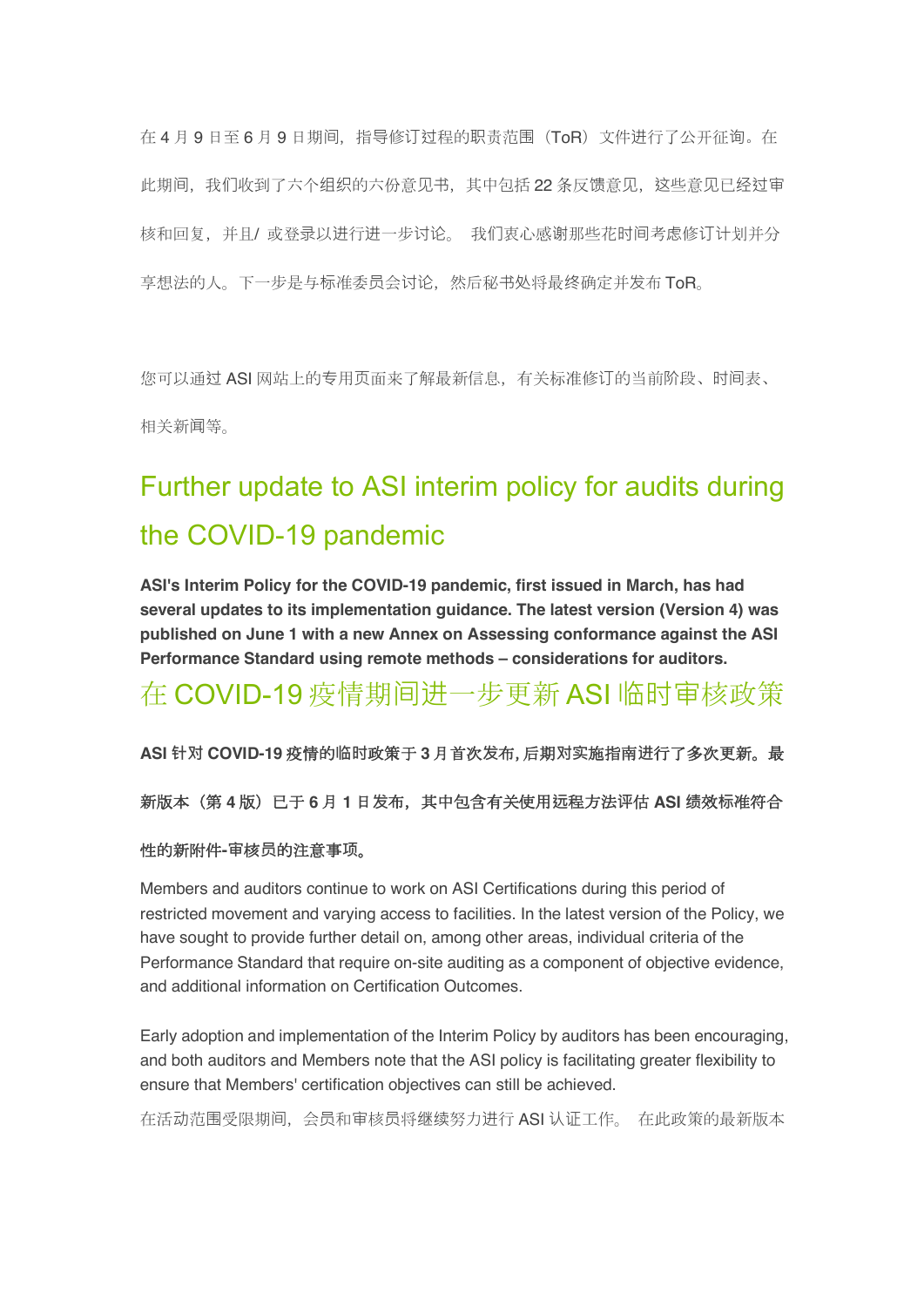中,我们寻求提供有关以下方面的更多详细信息:绩效标准的各个标准,这些标准要求进行 现场审核作为客观证据的一部分,以及有关认证结果的其他信息。

审核员能够尽早采用并实施临时政策非常令人鼓舞,审核员和会员均已注意到,ASI 政策正

在努力调整以获得更大的灵活性,以确保仍能实现会员的认证需求。

Consult the updated interim policy.

# New report available on global aluminium demand scenarios post-COVID

**A new report published in May forecasts that 2050 aluminium demand could rise to 300 million tonnes per year, driven by a growth in sourcing from the transport, infrastructure, energy and packaging sectors.**

The International Aluminium Institute (IAI) commissioned the report, which was prepared by the CM Group. It is based on a survey of industry stakeholders including analysts, academics and industry experts. The report concludes that significant short-term impacts from the coronavirus pandemic will be offset by robust demand for aluminium applications over the long term.

For ASI, the rising demand for aluminium over the next 3 decades underscores the critical importance of a comprehensive sustainability approach throughout the value chain.

## 关于 COVID 疫情之后全球铝需求前景的新报告

**5** 月**发**布的一份最新**报**告**预测**,由于运**输**、基**础设**施、能源和包装行**业**的采**购**量增加,到

#### **2050** 年**铝**需求量可能会增加到每年 **3 亿**吨。

国际铝业协会(IAI)委托该报告,并由 CM 集团编写。 它基于对行业利益相关者的调查, 包括分析师、学者和行业专家。 该报告得出结论:从长期来看,对冠状病毒疫情的重大短 期影响将被铝应用的强劲需求所抵消。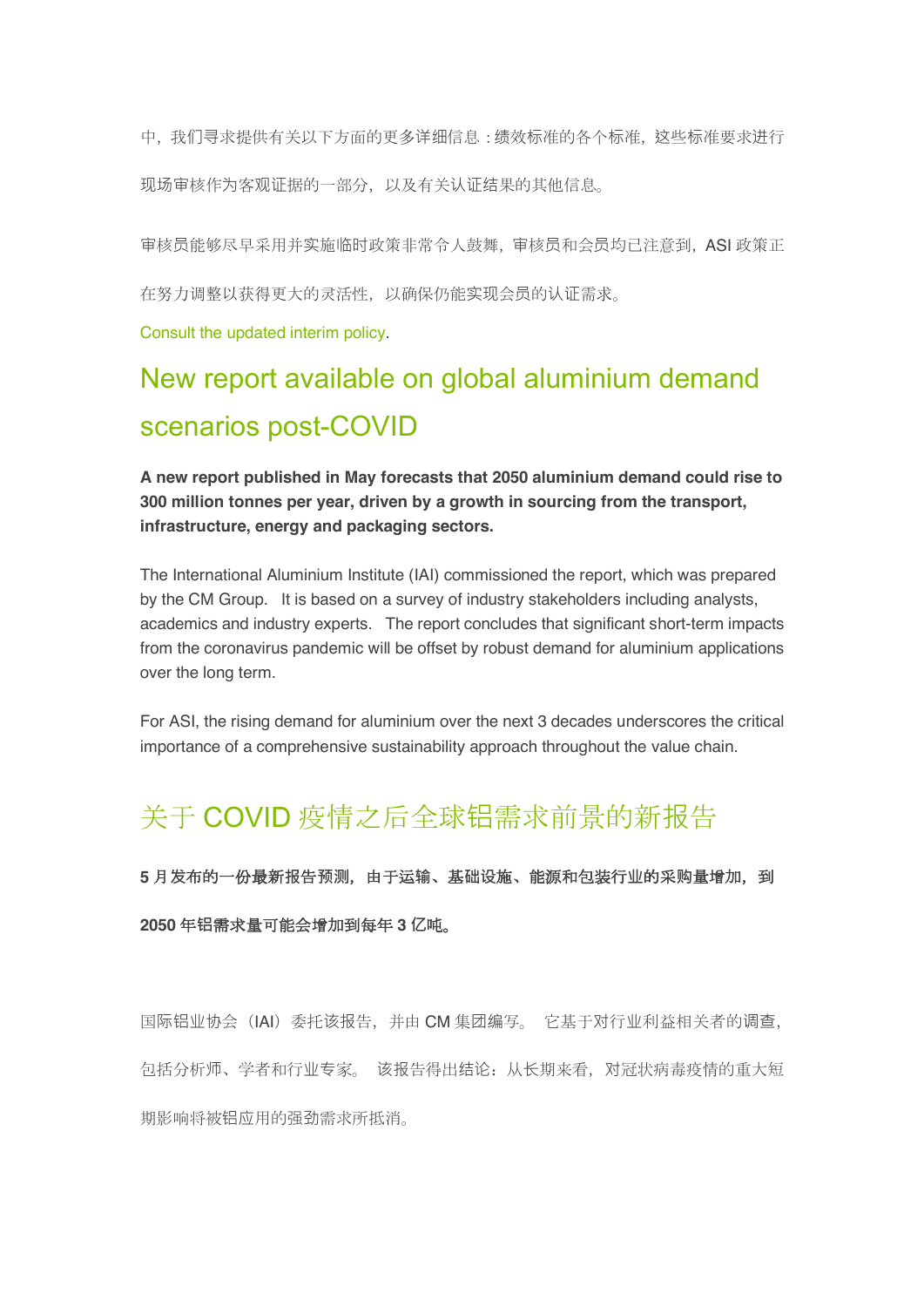对于 ASI 而言, 未来 3 年铝需求的增长突显了在整个价值链中采用全面可持续发展方法的

至关重要性。

Download the report from the IAI website

## ASI Certifications update ASI 认证动态

Even though things have slowed down since the onset of the COVID-19 pandemic, in June, we announced one new certification, with more in the announcement pipeline for July.

1. Eurofoil has achieved ASI Performance Standard and Chain of Custody Standard Certification for two of its facilities in Europe. Consult the media release.

See updated data on what we've achieved so far on our outcomes and impacts page. Or consult the certification map to see where the certified facilities are located.

虽然自 COVID-19 大流行开始以来, ASI 的认证工作有所放缓, 但在 6 月, 我们

宣布了一项新的认证,而 7 月还计划发布更多的认证。

1,欧洲铝箔位于欧洲的两个工厂已获得 ASI 绩效标准和监管链标准认证。 在

结果和影响页面上查看有关迄今为止所取得认证的最新信息。

### **ASI** 会**员**新**闻**

In June, ASI welcomed one Production & Transformation member and one Association member, bringing the total number of ASI members to 124. Read more about our new members below, and for more information about ASI membership, please visit the Join ASI page on our website!

6 月, ASI 欢迎一家生产和转化加工类会员和一家协会类会员的加入, 使 ASI 成员总数达到

124 家。在下面了解有关我们的新成员的更多信息, 以及有关 ASI 成员资格的更多信息, 请

访问我们网站上的加入 ASI 页面。

### Abralatas

Abralatas is the national trade association of the Brazilian aluminum beverage can manufacturing industry (Ardagh, Ball, CanPack and Crown), founded in 2003 with the main purpose of promoting the aluminum can and communicating overall can benefits and industry achievements to customers, consumers, governments and the media. The association also participates in the exchange of ideas influencing legislative, regulatory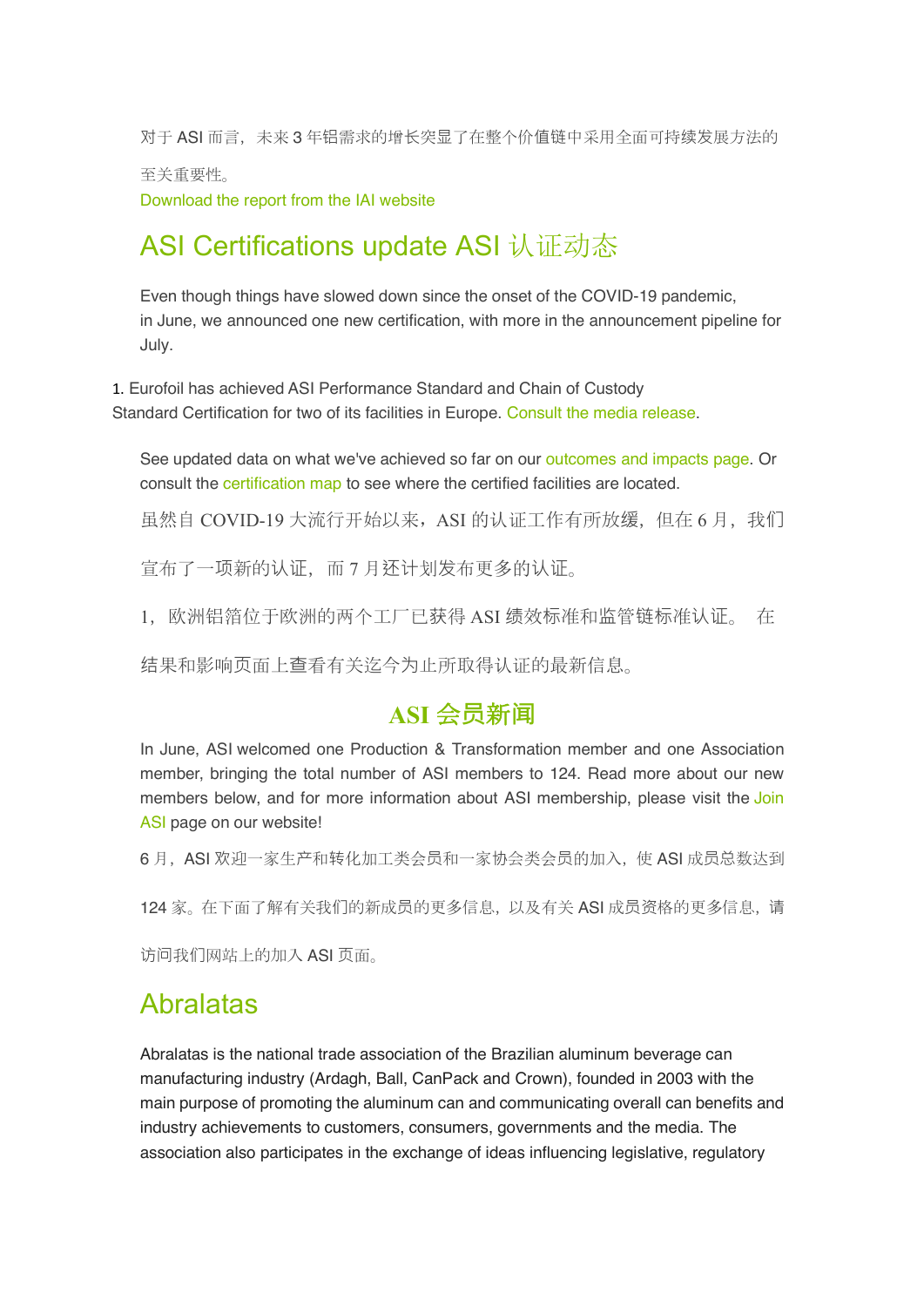and administrative policies of common interest to can makers, especially socio-environmental matters, observing full respect to legal parameters.

> *We believe and work hard for a transition to a green economic model. By joining ASI, we understand that Abralatas can contribute even more to this transition, especially in Brazil.*

> > *– Cátilo Cândido, CEO*

Abralatas 是巴西铝制饮料罐制造行业的全国性贸易协会(包括 Ardagh、波 尔 Ball、CanPack 和皇冠 Crown),成立于 2003 年。其主要宗旨是推广铝 罐并向客户、消费者和政府传达应用铝罐的好处和行业成就。该协会还参与 交流意见、影响制罐罐厂商共同关心的立法、法规和行政政策、特别是社会 环境问题,同时要充分遵守法律规定。

我们相信并正在努力向绿色经济模式过渡。 通过加入 ASI, 我们知道

Abralatas 可以为这一过渡做出更大贡献,尤其是在巴西。

*–CátiloCândido*,首席执行官

## **ProfilGruppen**

ProfilGruppen is a Swedish company that develops and manufactures customized aluminium extrusions and components. By delivering clever solutions in aluminium, we are contributing to our customers' success. Our business is characterized by personal dedication, speed, responsiveness, professionalism and continuous improvement. Currently, the Group has approximately 450 employees and the headquarter is located in Åseda. Our customers are in a wide variety of industries and mainly in the Northern European market.

*The desire to make progress every day is an important attitude at ProfilGruppen. We want to grow and develop and be as strong as possible – for many years to come. This requires us to be concerned about the long-term future not just of our business but also of the world around us. To show all our stakeholders that we want to elevate this to the next step, we have chosen to join ASI.*

#### *– Mr Fredrik Zöögling, CEO*

ProfilGruppen 是一家瑞典公司, 致力于开发和制造定制的铝挤压材和组件。通过提供优质

的铝业解决方案,我们帮助客户取得了成功。我们推崇个人奉献精神、迅速响应能力,专业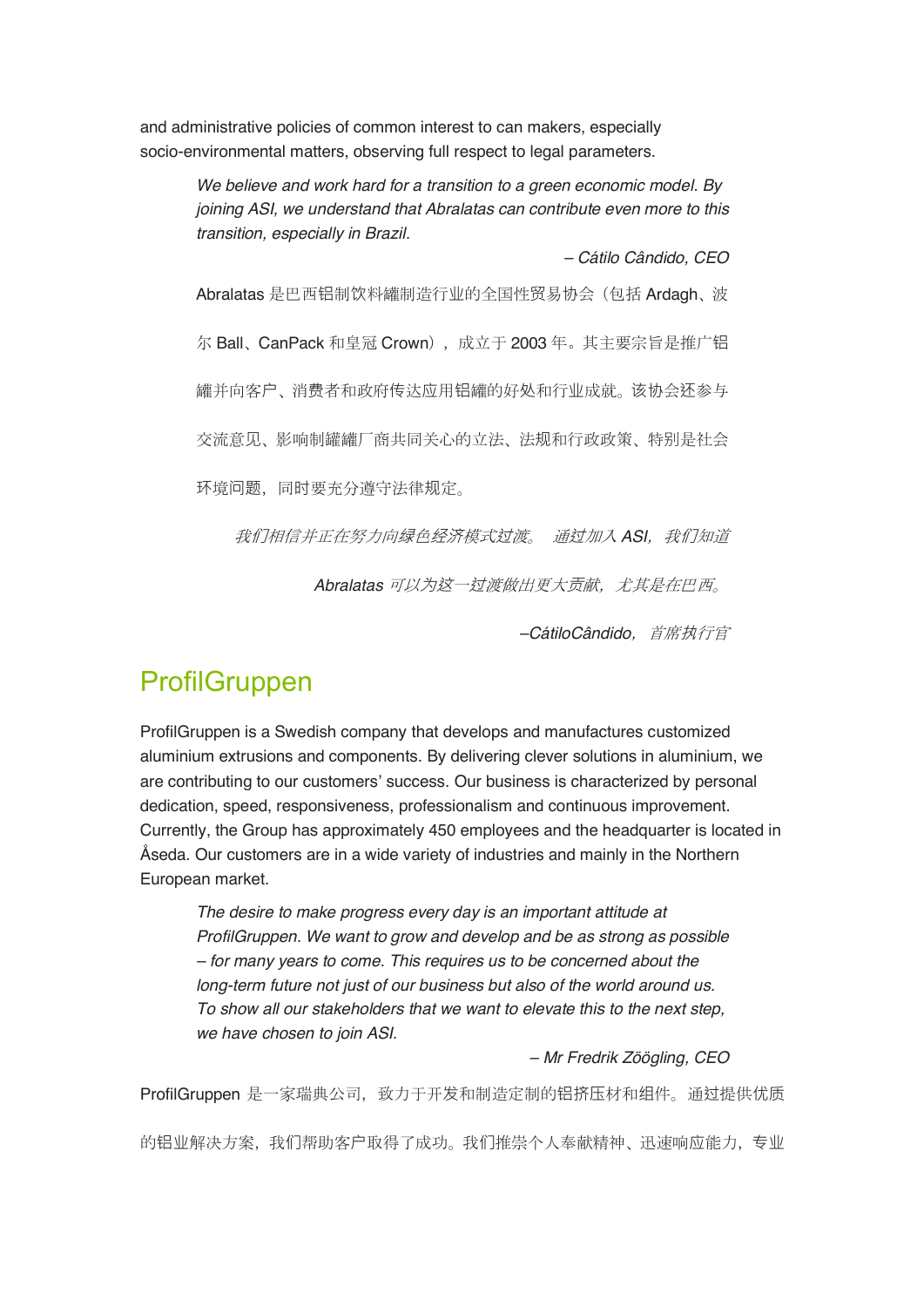精神和持续改进的理念。目前, 集团拥有约 450 名员工, 总部位于 Åseda, 我们的客户主 要来自北欧市场的各个行业。

ProfilGruppen 非常重视每天的进步, 我们希望在未来几年内可以不断发展 壮大。这促使我们不仅需要关心自己业务的长期前景,同时还要关心周围世 界的长期前景。为了向所有利益相关者表明我们希望将其提升到下一个高度, 我们选择加入 *ASI*。

*– Mr Fredrik Zöögling – CEO*

## UPCOMING EVENTS

### ASI Secretariat travel currently on hold

Due to the social distancing and lockdown policies for COVID-19 in many locations, travel by the ASI Secretariat is currently on hold and many events we planned to participate in have been cancelled.

**We hope all our readers are staying safe and can make the most of web-based connections during this time.**

## ASI 秘书处的旅行计划目前已全部暂停

由于许多地区针对 COVID-19 的社交疏远和封锁政策,ASI 秘书处目前的旅行计划已处于暂

停状态,我们计划参加的许多活动也已被取消。

我**们**希望所有**读**者都保持安全,在此期**间**可以充分利用基于网络的联络。

## 9th IBAAS International Conference & Exhibition

The 9th IBAAS International Conference on 'Sustainability Challenges of Bauxite, Alumina & Aluminium Industry' (IBAAS-JNARDDC 2020) will be held in Raipur, India during November 4 — 6, 2020. Due to COVID-19 related restrictions, Aluminium Stewardship Initiative (ASI) plans to contribute its keynote presentation remotely.